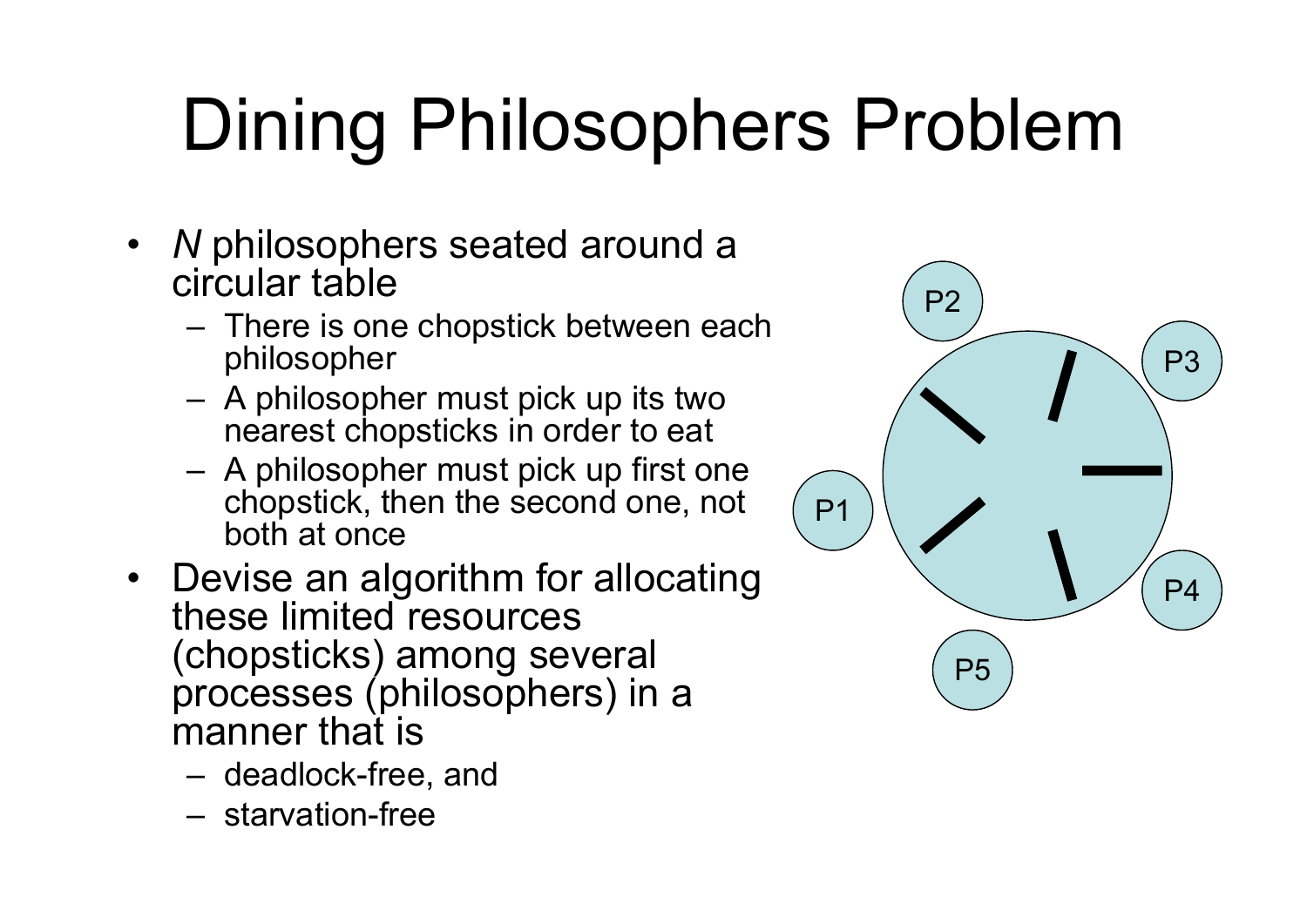- A simple algorithm for protecting access to chopsticks:
	- each chopstick is governed by a mutual exclusion semaphore that prevents any other philosopher from picking up the chopstick when it is already in use by another philosopher

semaphore chopstick[5]; // initialized to 1

- Each philosopher grabs a chopstick *i* by P(chopstick[i])
- Each philosopher releases a chopstick *i* by V(chopstick[i])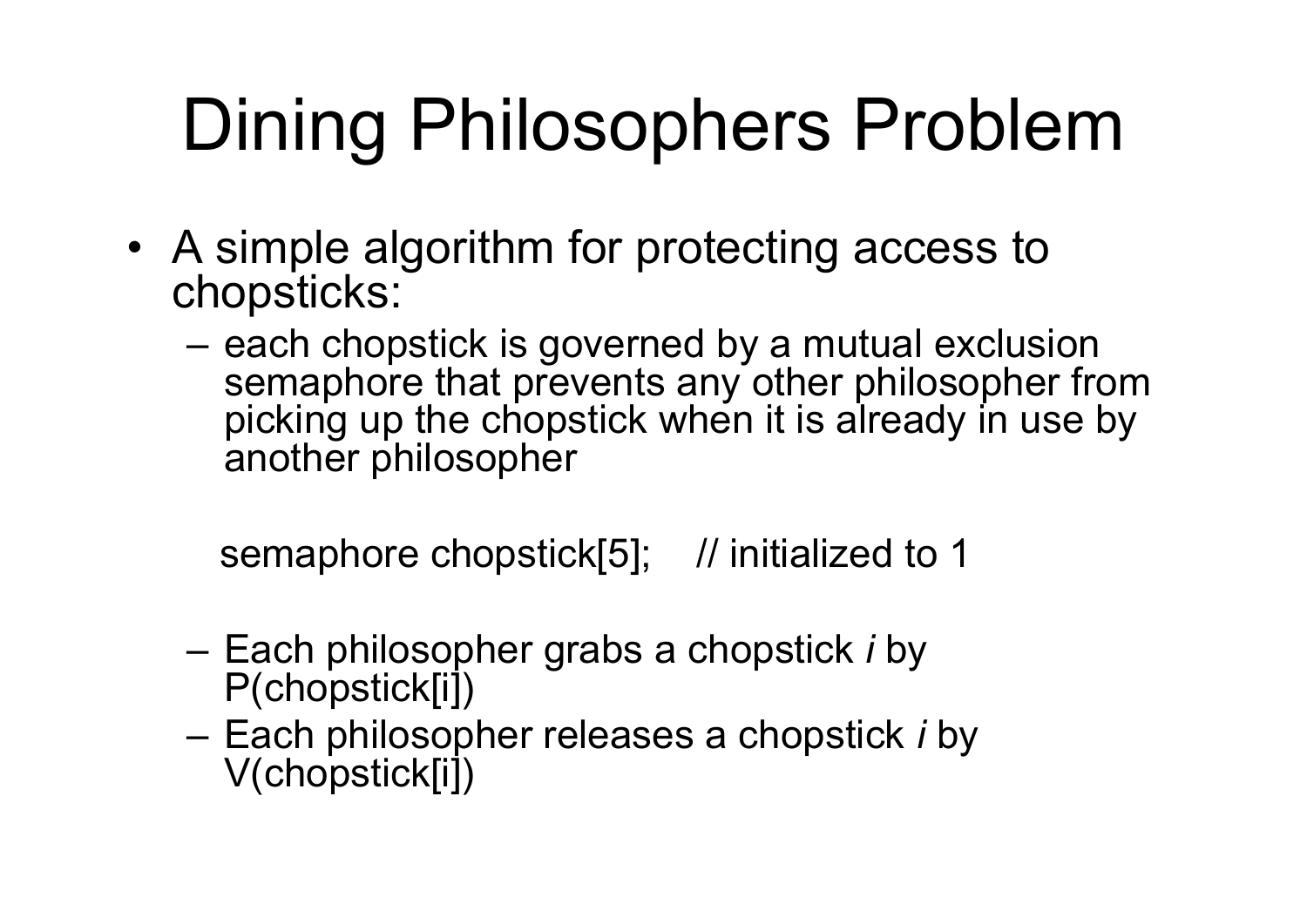• Pseudo code for Philosopher i:

```
while(1) \{// obtain the two chopsticks to my immediate right and left
  P(chopstick[i]);
  P(chopstick[(i+1)%N];
```

```
// eat
```

```
// release both chopsticks
  V(chopstick[(i+1)%N];
  V(chopstick[i]);
}
```
• Guarantees that no two neighbors eat simultaneously, i.e. a chopstick can only be used by one its two neighboring philosophers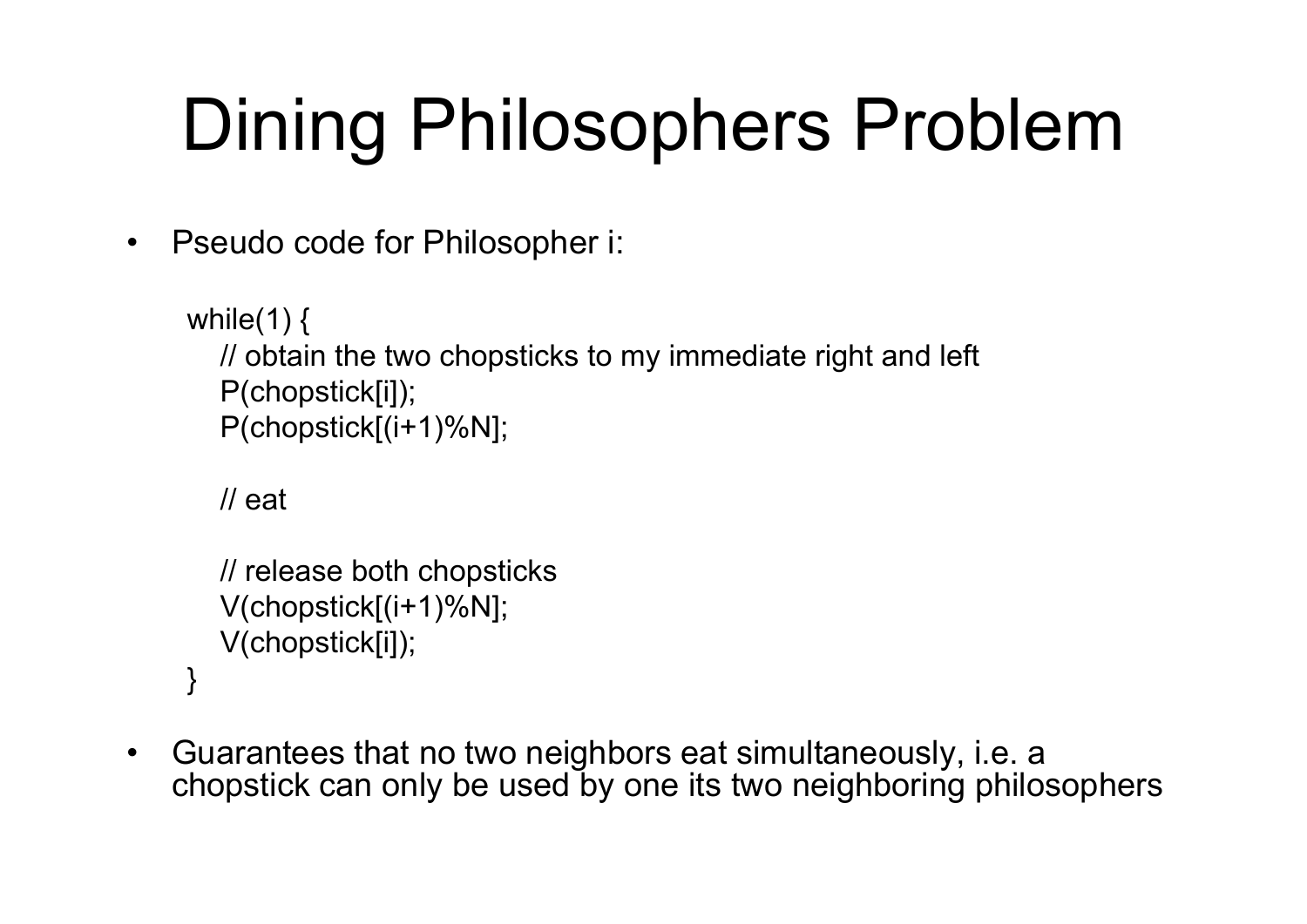- Unfortunately, the previous "solution" can result in deadlock
	- each philosopher grabs its right chopstick first
		- causes each semaphore's value to decrement to 0
	- each philosopher then tries to grab its left chopstick
		- each semaphore's value is already 0, so each process will block on the left chopstick's semaphore
	- These processes will never be able to resume by themselves - we have deadlock!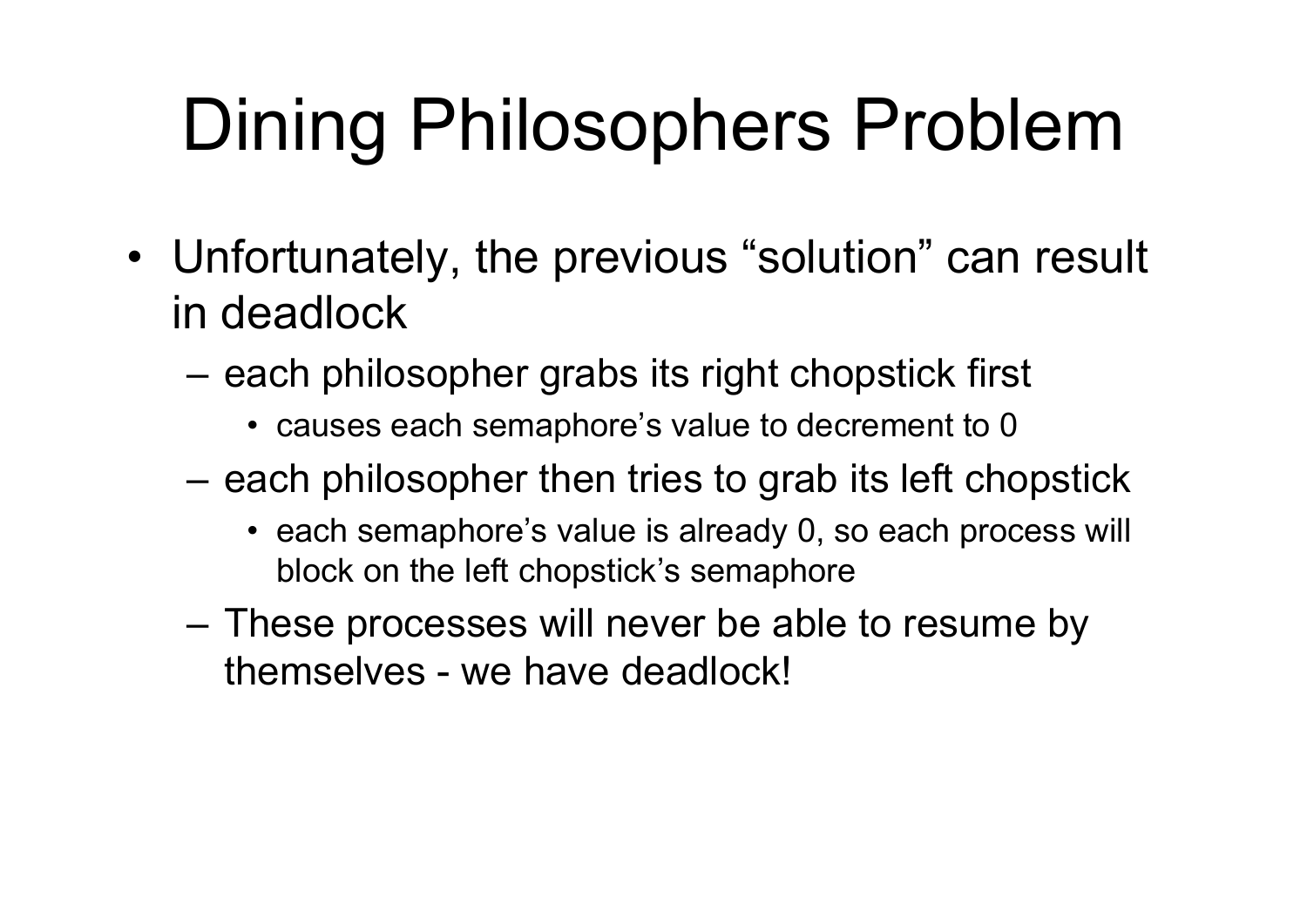- Some deadlock-free solutions:
	- allow at most 4 philosophers at the same table when there are 5 resources
	- odd philosophers pick first left then right, while even philosophers pick first right then left
	- allow a philosopher to pick up chopsticks only if both are free. This requires protection of critical sections to test if both chopsticks are free before grabbing them.
		- we'll see this solution next using monitors
- A deadlock-free solution is not necessarily starvation-free
	- for now, we'll focus on breaking deadlock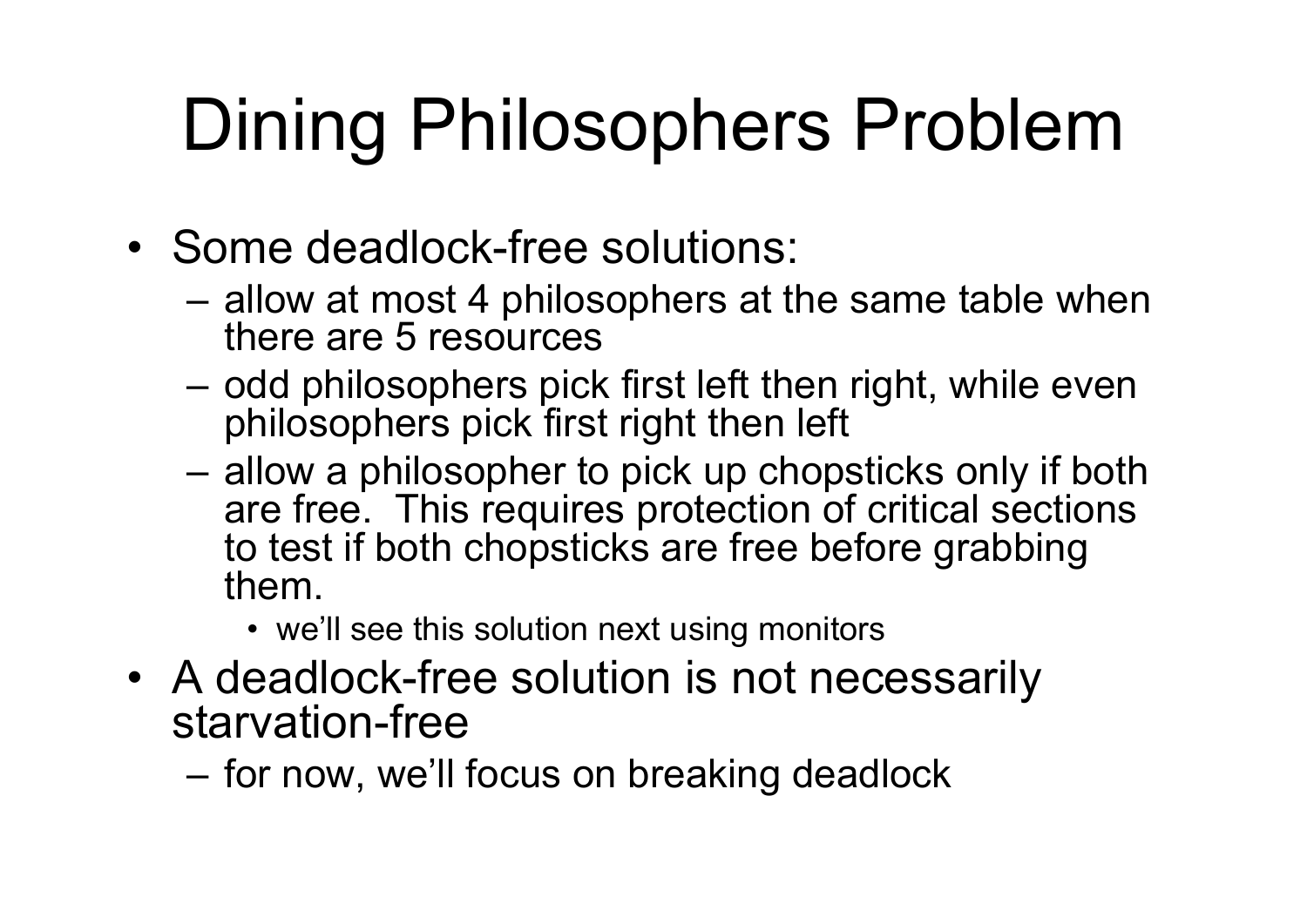#### **Solution 1** *(give a number to forks and always try with the smaller)*

**Array [1..5] of semaphores: fork = [1, 1, 1, 1, 1]; Philosopher i:**

**Repeat**

*think***;**

**if (i < 4)**

| then | fork[i].down();         |
|------|-------------------------|
|      | $fork[i+1].down();$     |
| else | $fork[0].down($ ;       |
|      | $fork[4].down($ :       |
| eat; |                         |
|      | fork[(i+1) mod 5].up(); |

**fork[i].up();**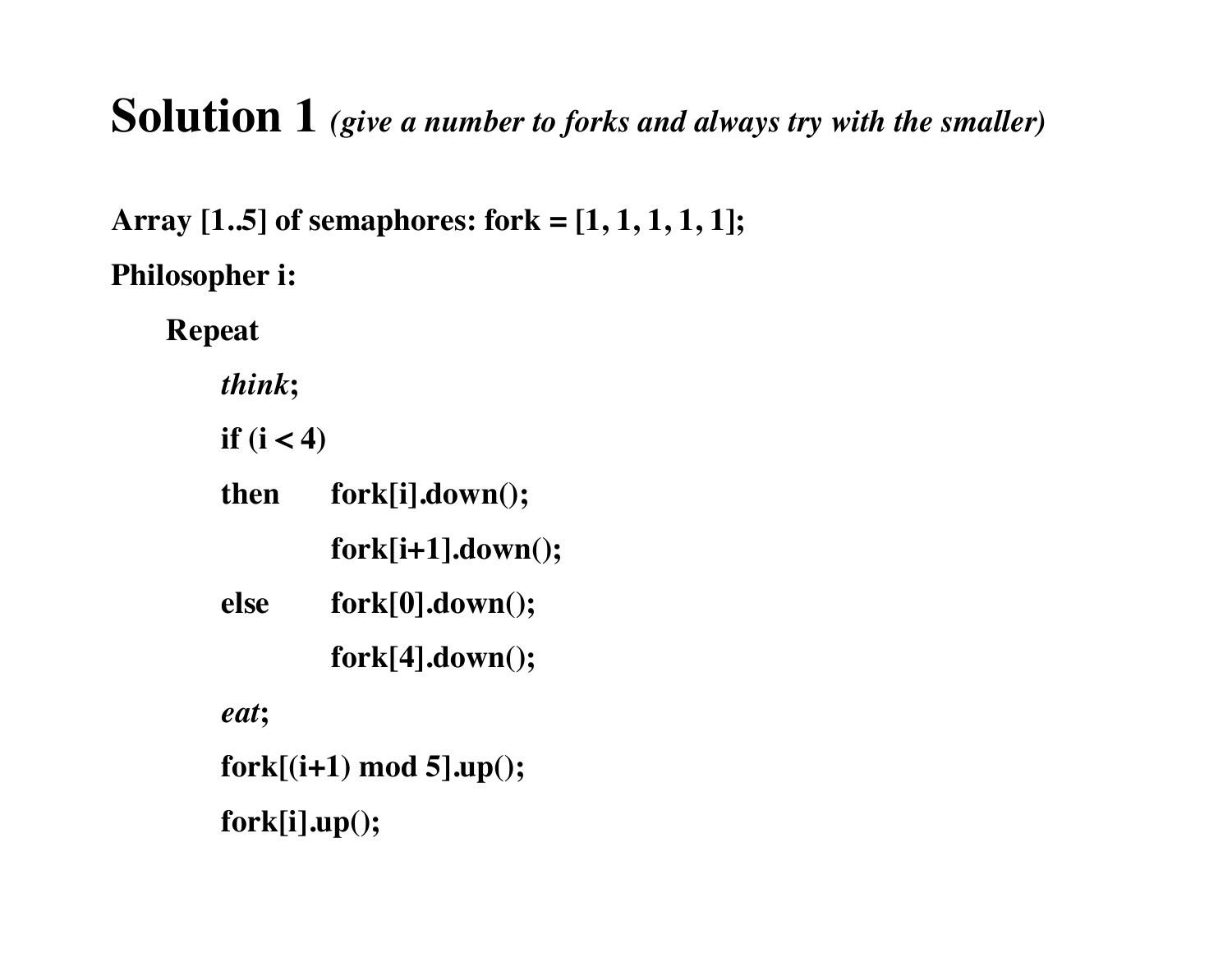#### **Solution 2** *(odd and even philosophers behave differently)*

**Array [1..5] of semaphores: fork = [1, 1, 1, 1, 1]; Philosopher i:**

**Repeat**

*think***;**

**if (i mod 2 = 0)**

| <b>then</b> | fork[i].down();              |
|-------------|------------------------------|
|             | $fork[(i+1) \mod 5].down();$ |

```
else fork[(i+1) mod 5].down();
```
**fork[i].down();** 

*eat***;**

**fork[(i+1) mod 5].up();** 

**fork[i].up();**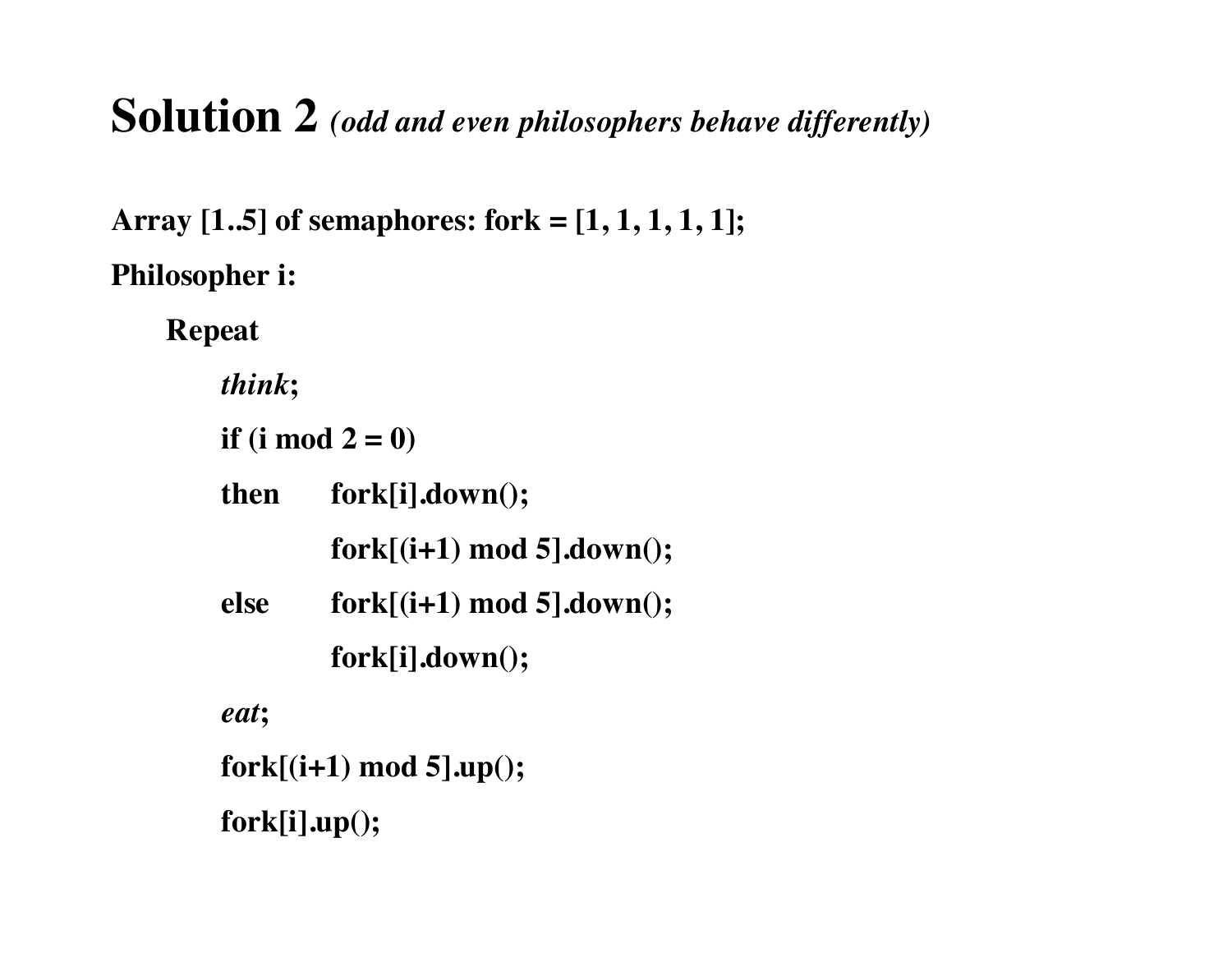#### **Solution 3** *(allow at most 4 philosophers at a time sitting at the table)*

```
Array [1..5] of semaphores: fork = [1, 1, 1, 1, 1]; 
semaphore: table = 4
```
**Philosopher i:**

**Repeat**

*think***;**

**table.down();**

**fork[i].down();** 

**fork[(i+1) mod 5].down();**

*eat***;**

**fork[(i+1) mod 5].up();** 

**fork[i].up();**

**table.up()**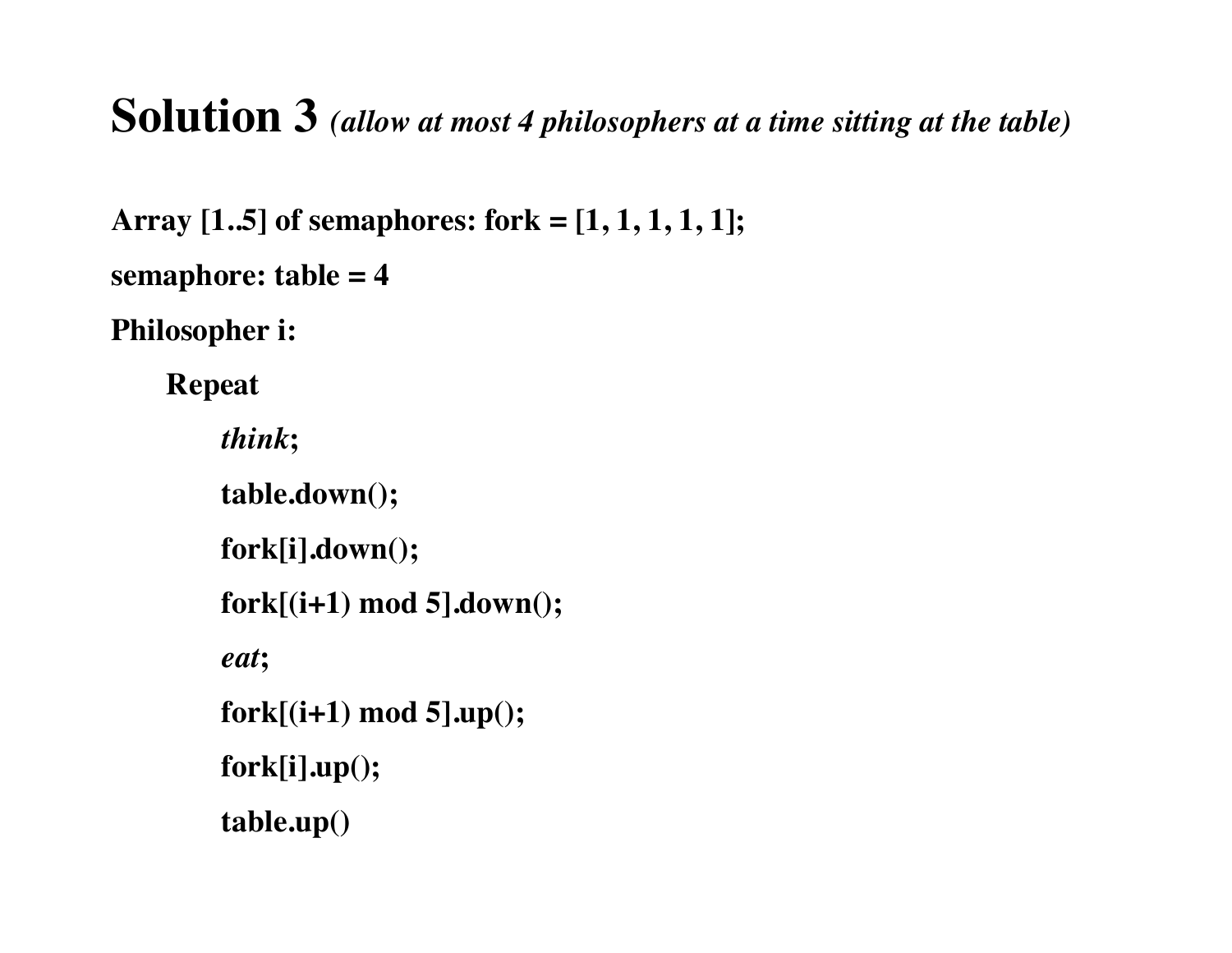- Key insight: pick up 2 chopsticks only if both are free
	- this avoids deadlock
	- reword insight: a philosopher moves to his/her eating state only if both neighbors are not in their eating states
		- thus, need to define a state for each philosopher
	- 2nd insight: if one of my neighbors is eating, and I'm hungry, ask them to signal() me when they're done
		- thus, states of each philosopher are: thinking, hungry, eating
		- thus, need condition variables to signal() waiting hungry philosopher(s)
	- Also, need to Pickup() and Putdown() chopsticks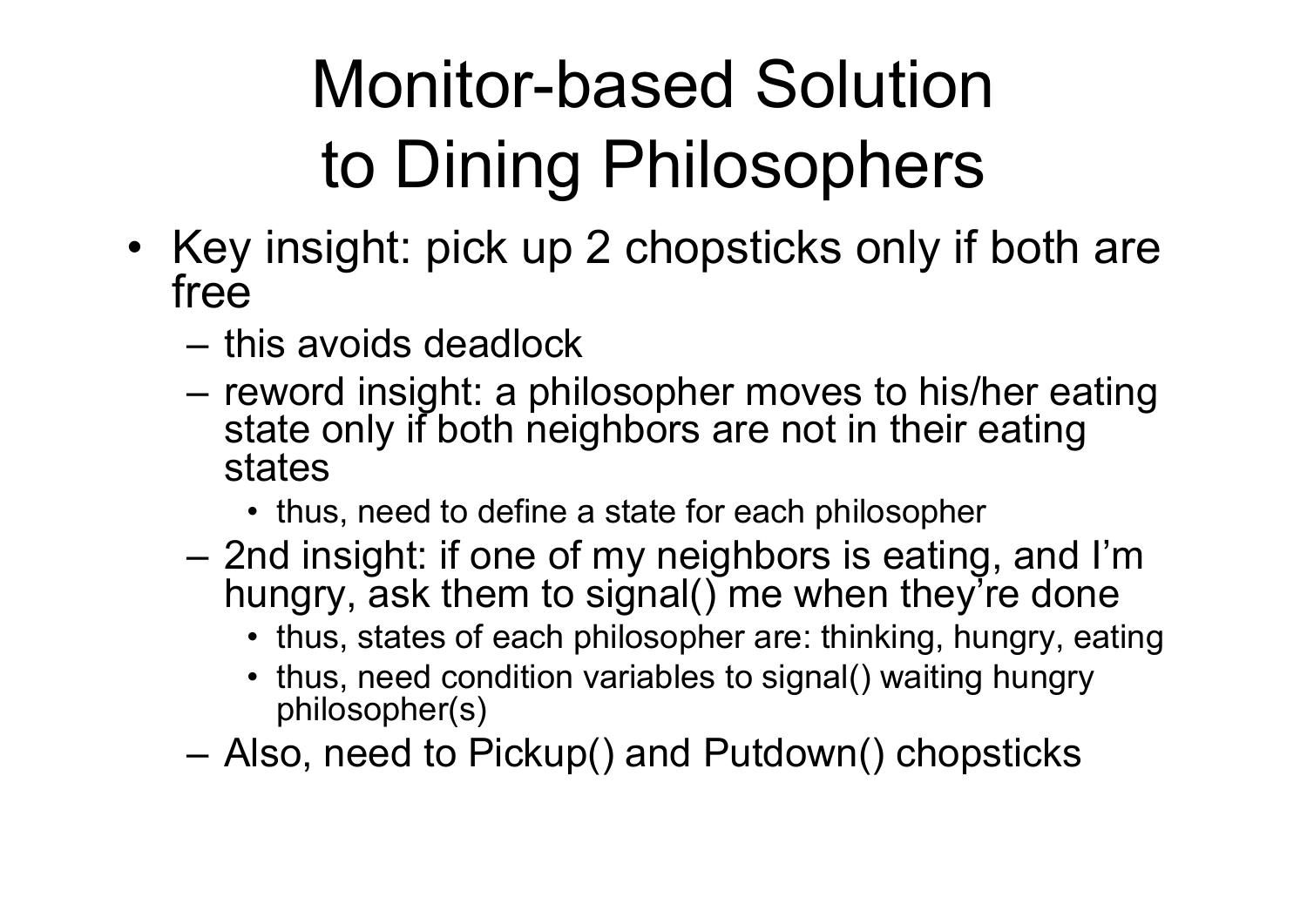- Some basic pseudocode for monitor (we'll abbreviate DP for Dining Philosophers):
	- monitor DP { status state[5]; condition self[5]; Pickup(int i); Putdown(int i); }

• Each philosopher *i* runs pseudo-code:

DP.Pickup(*i*);

```
...
DP.Putdown(i);
```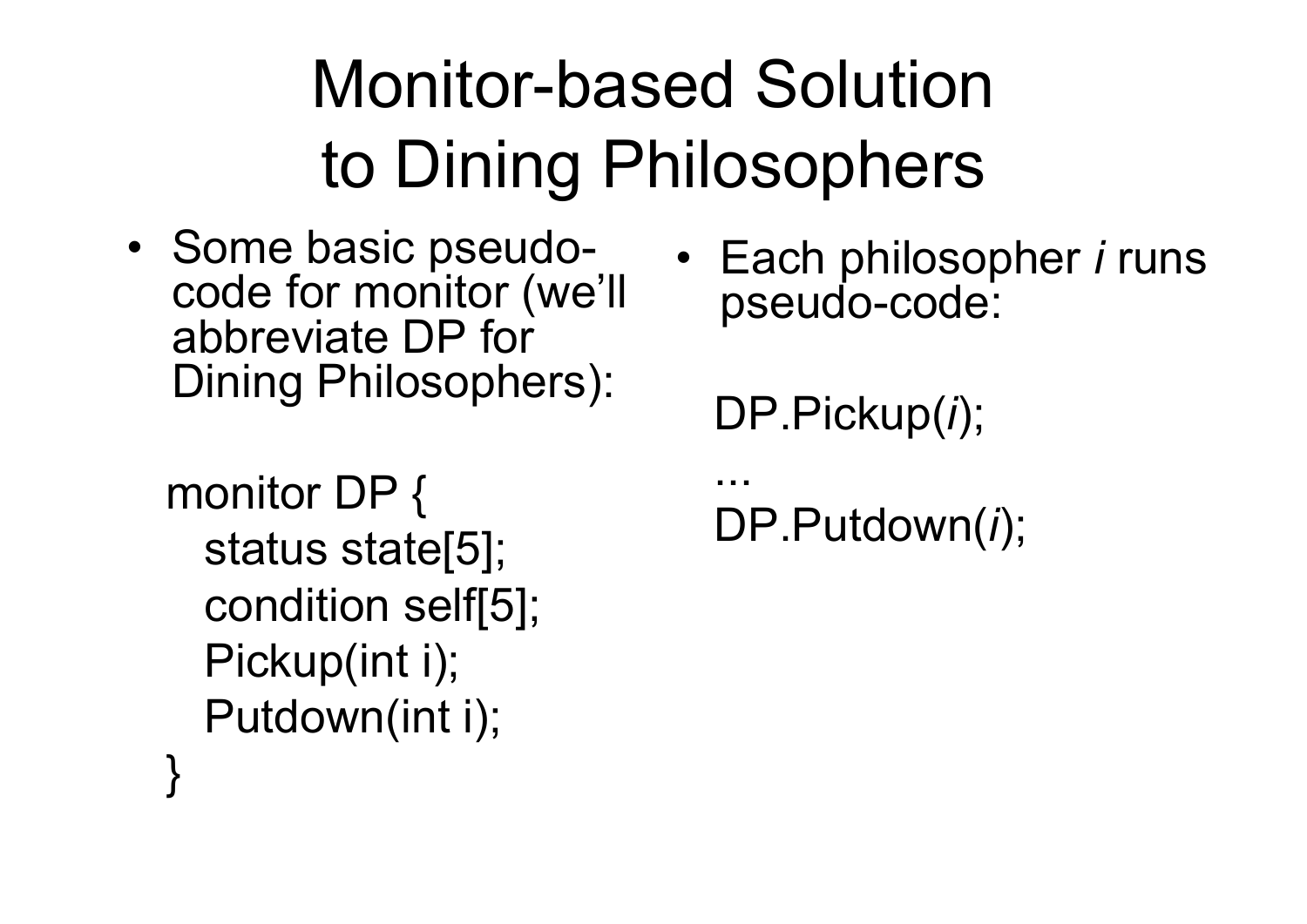